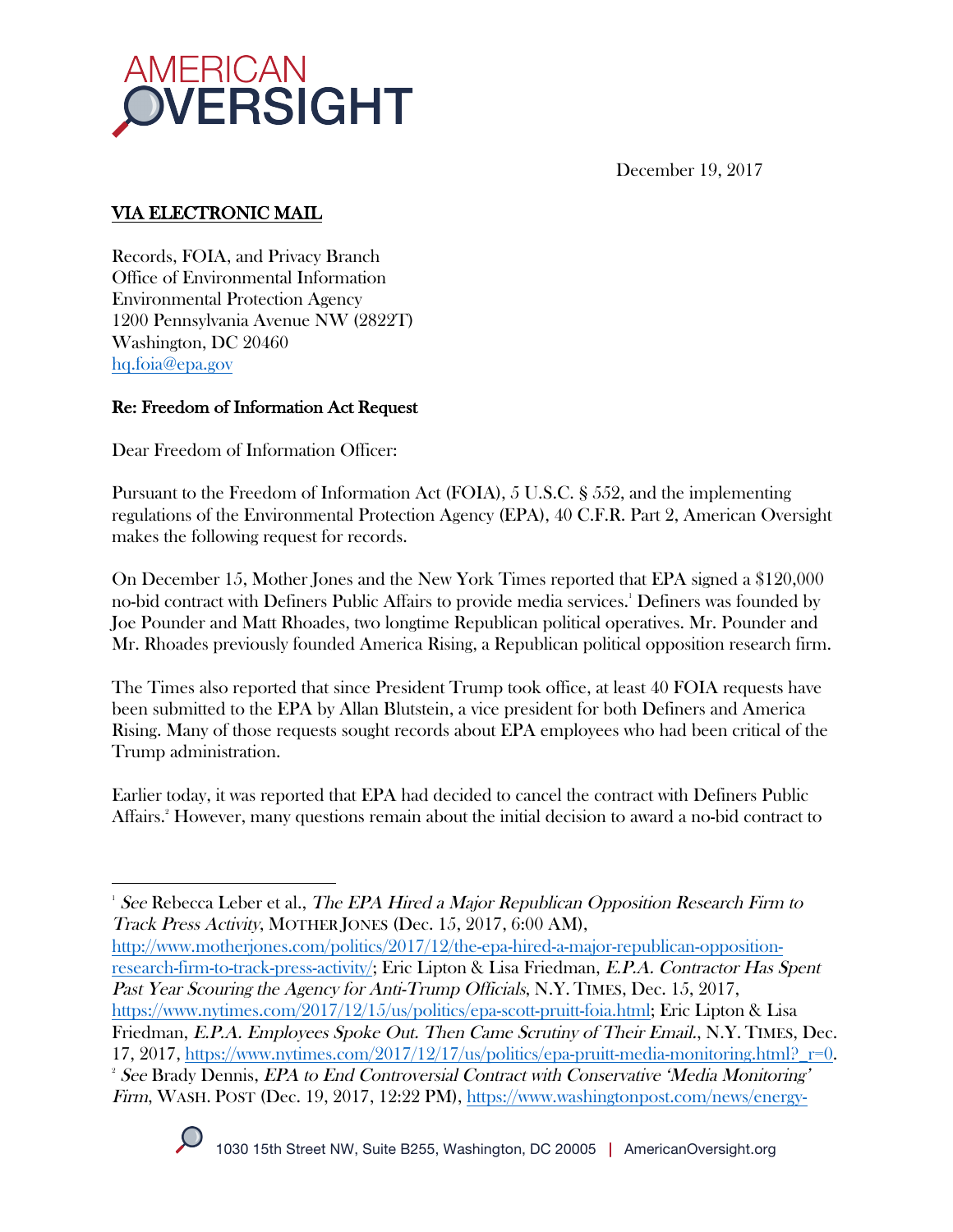Definers, as well as the circumstances surrounding recent actions taken by both Definers and America Rising. American Oversight seeks records to help answer those questions.

#### Requested Records

American Oversight requests that EPA produce the following within twenty business days:

Processing notes for all of the following FOIA requests:

- EPA-HQ-2017-003301
- EPA-R5-2017-003495
- EPA-HQ-2017-003526
- EPA-R5-2017-003841
- EPA-HQ-2017-005364
- EPA-R3-2017-005375
- EPA-R9-2017-005393
- EPA-R8-2017-005403
- EPA-R7-2017-005406
- EPA-R10-2017-005407
- EPA-R1-2017-005411
- EPA-R2-2017-005412
- EPA-R4-2017-005413
- EPA-R6-2017-005415
- EPA-R5-2017-005435
- EPA-R10-2017-005992
- EPA-HQ-2017-006323
- EPA-R9-2017-006351
- EPA-HQ-2017-006363
- EPA-R3-2017-006720
- EPA-R5-2017-006721
- EPA-R1-2017-006731

 

- EPA-HQ-2017-006735
- EPA-R1-2017-006759
- EPA-HQ-2017-006760
- EPA-HQ-2017-006771
- EPA-HQ-2017-006774
- EPA-HQ-2017-006821
- EPA-HQ-2017-007013
- EPA-HQ-2017-007034
- 
- EPA-HQ-2017-007173
- EPA-HQ-2017-007485
- EPA-R3-2017-007549
- EPA-R4-2017-007551
- EPA-R10-2017-007552
- EPA-R1-2017-007589
- EPA-R2-2017-007590
- EPA-R7-2017-007591
- EPA-R8-2017-007593
- EPA-R6-2017-007675
- EPA-HQ-2017-008239
- EPA-HQ-2017-010087
- EPA-R3-2017-011881

In addition to the records requested above, we also request records describing the processing of this request, including records sufficient to identify search terms used and locations and custodians searched and any tracking sheets used to track the processing of this request. If EPA uses FOIA questionnaires or certifications completed by individual custodians or components to determine whether they possess responsive materials or to describe how they conducted searches, we also request any such records prepared in connection with the processing of this request.

American Oversight seeks all responsive records regardless of format, medium, or physical characteristics. In conducting your search, please understand the terms "record," "document," and "information" in their broadest sense, to include any written, typed, recorded, graphic, printed, or audio material of any kind. We seek records of any kind, including electronic records, audiotapes, videotapes, and photographs, as well as letters, emails, facsimiles, telephone messages, voice mail

environment/wp/2017/12/19/epa-to-end-controversial-contract-with-conservative-mediamonitoring-firm/?utm\_term=.a9b9b75d67a7.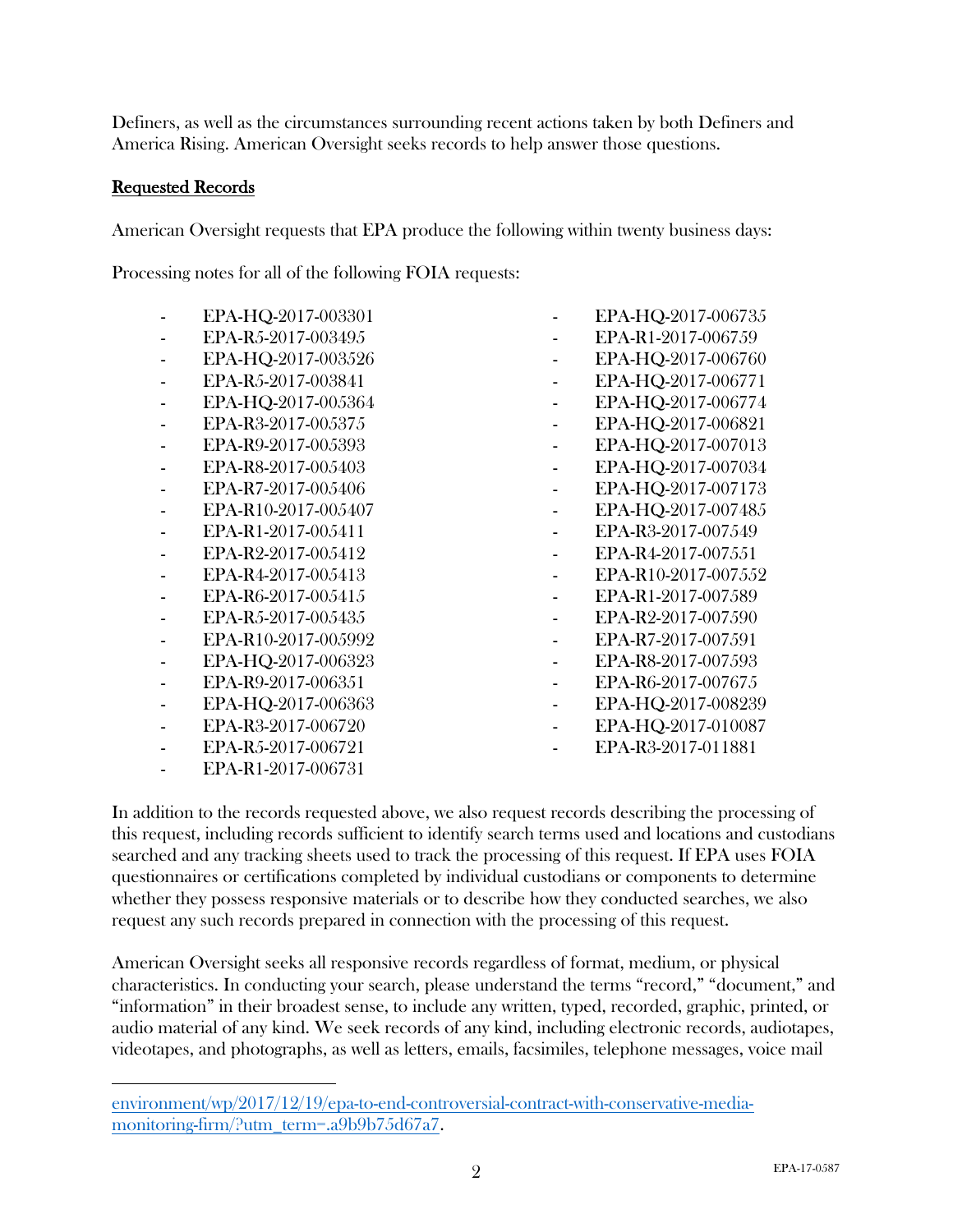messages and transcripts, notes, or minutes of any meetings, telephone conversations or discussions. Our request includes any attachments to these records. No category of material should be omitted from search, collection, and production.

Please search all records regarding agency business. You may not exclude searches of files or emails in the personal custody of your officials, such as personal email accounts. Records of official business conducted using unofficial systems or stored outside of official files is subject to the Federal Records Act and FOIA.<sup>3</sup> It is not adequate to rely on policies and procedures that require officials to move such information to official systems within a certain period of time; we have a right to records contained in those files even if material has not yet been moved to official systems or if officials have, through negligence or willfulness, failed to meet their obligations.<sup>4</sup>

In addition, please note that in conducting a "reasonable search" as required by law, you must employ the most up-to-date technologies and tools available, in addition to searches by individual custodians likely to have responsive information. Recent technology may have rendered EPA's prior FOIA practices unreasonable. In light of the government-wide requirements to manage information electronically by the end of 2016, it is no longer reasonable to rely exclusively on custodian-driven searches.<sup>5</sup> Furthermore, agencies that have adopted the National Archives and Records Agency (NARA) Capstone program, or similar policies, now maintain emails in a form that is reasonably likely to be more complete than individual custodians' files. For example, a custodian may have deleted a responsive email from his or her email program, but EPA's archiving tools would capture that email under Capstone. Accordingly, American Oversight insist that EPA use the most up-to-date technologies to search for responsive information and take steps to ensure that the most complete repositories of information are searched. We are available to work with you to craft appropriate search terms. However, custodian searches are still required; agencies may not have direct access to files stored in .PST files, outside of network drives, in paper format, or in personal email accounts.

 <sup>3</sup> See Competitive Enter. Inst. v. Office of Sci. & Tech. Policy, 827 F.3d 145, 149–50 (D.C. Cir. 2016); cf. Judicial Watch, Inc. v. Kerry, 844 F.3d 952, 955—56 (D.C. Cir. 2016). 4

<sup>&</sup>lt;sup>4</sup> See Competitive Enter. Inst. v. Office of Sci. & Tech. Policy, No. 14-cv-765, slip op. at 8 (D.D.C. Dec. 12, 2016) ("The Government argues that because the agency had a policy requiring [the official] to forward all of his emails from his [personal] account to his business email, the [personal] account only contains duplicate agency records at best. Therefore, the Government claims that any hypothetical deletion of the [personal account] emails would still leave a copy of those records intact in [the official's] work email. However, policies are rarely followed to perfection by anyone. At this stage of the case, the Court cannot assume that each and every work related email in the [personal] account was duplicated in [the official's] work email account." (citations omitted)).

<sup>5</sup> Presidential Memorandum—Managing Government Records, 76 Fed. Reg. 75,423 (Nov. 28, 2011), https://obamawhitehouse.archives.gov/the-press-office/2011/11/28/presidentialmemorandum-managing-government-records; Office of Mgmt. & Budget, Exec. Office of the President, Memorandum for the Heads of Executive Departments & Independent Agencies, "Managing Government Records Directive," M-12-18 (Aug. 24, 2012), https://www.archives.gov/files/records-mgmt/m-12-18.pdf.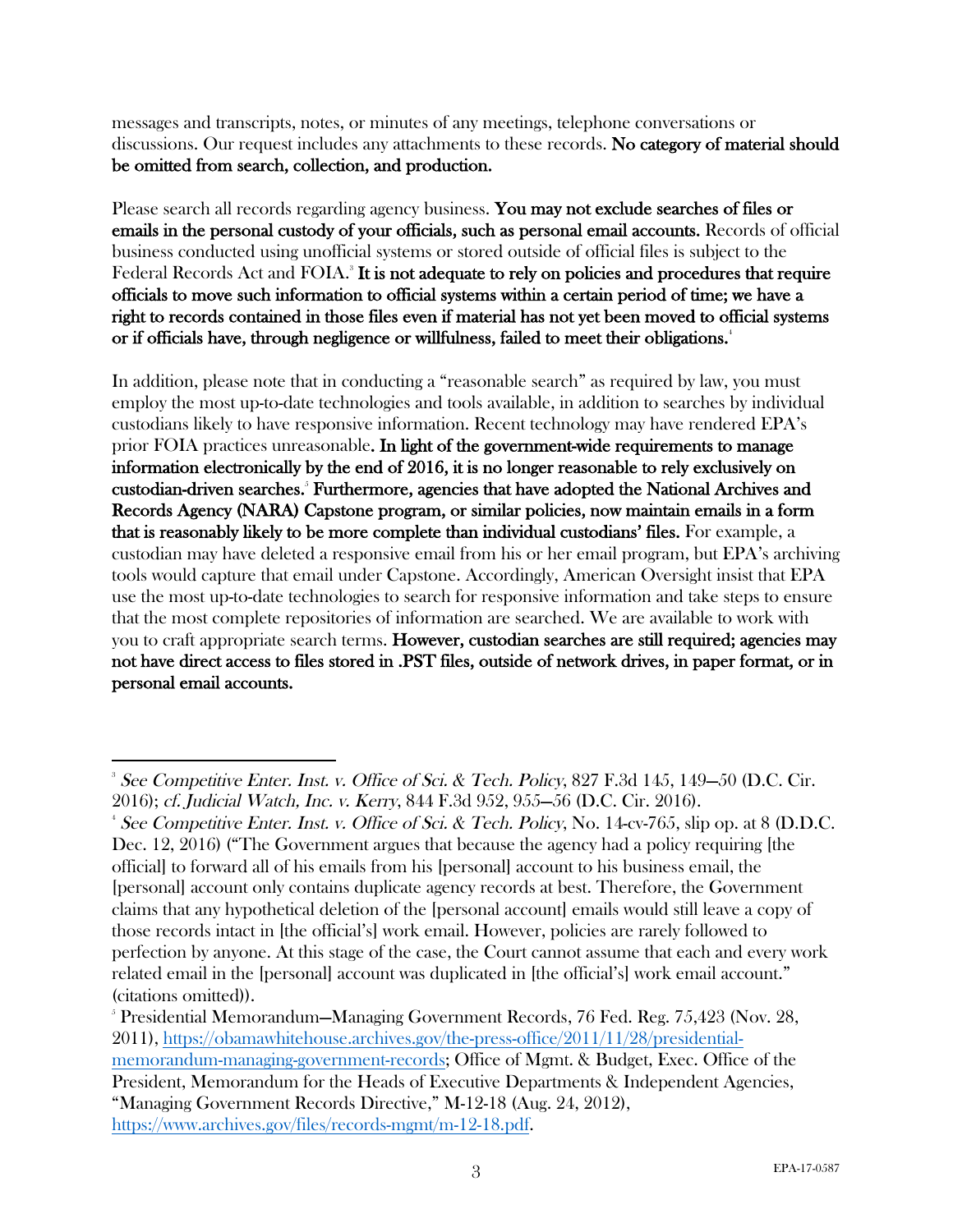Under the FOIA Improvement Act of 2016, agencies must adopt a presumption of disclosure, withholding information "only if . . . disclosure would harm an interest protected by an exemption" or "disclosure is prohibited by law."6 If it is your position that any portion of the requested records is exempt from disclosure, we request that you provide an index of those documents as required under Vaughn v. Rosen, 484 F.2d 820 (D.C. Cir. 1973), cert. denied, 415 U.S. 977 (1974). As you are aware, a Vaughn index must describe each document claimed as exempt with sufficient specificity "to permit a reasoned judgment as to whether the material is actually exempt under FOIA." Moreover, the *Vaughn* index "must describe *each* document or portion thereof withheld, and for each withholding it must discuss the consequences of disclosing the sought-after information."8 Further, "the withholding agency must supply 'a relatively detailed justification, specifically identifying the reasons why a particular exemption is relevant and correlating those claims with the particular part of a withheld document to which they apply.'"9

In the event some portions of the requested records are properly exempt from disclosure, please disclose any reasonably segregable non-exempt portions of the requested records. If it is your position that a document contains non-exempt segments, but that those non-exempt segments are so dispersed throughout the document as to make segregation impossible, please state what portion of the document is non-exempt, and how the material is dispersed throughout the document.10 Claims of nonsegregability must be made with the same degree of detail as required for claims of exemptions in a *Vaughn* index. If a request is denied in whole, please state specifically that it is not reasonable to segregate portions of the record for release.

You should institute a preservation hold on information responsive to this request. American Oversight intends to pursue all legal avenues to enforce its right of access under FOIA, including litigation if necessary. Accordingly, EPA is on notice that litigation is reasonably foreseeable.

To ensure that this request is properly construed, that searches are conducted in an adequate but efficient manner, and that extraneous costs are not incurred, we welcome an opportunity to discuss its request with you before you undertake your search or incur search or duplication costs. By working together at the outset, we can decrease the likelihood of costly and time-consuming litigation in the future.

Where possible, please provide responsive material in electronic format by email or in PDF or TIF format on a USB drive. Please send any responsive material being sent by mail to American Oversight,  $1030 \, 15^{\text{th}}$  Street, NW, Suite B255, Washington, DC 20005. If it will accelerate release of responsive records, please also provide responsive material on a rolling basis.

 

 $\mathrm{^6}$  FOIA Improvement Act of 2016 § 2 (Pub. L. No. 114–185).

<sup>7</sup> Founding Church of Scientology v. Bell, 603 F.2d 945, 949 (D.C. Cir. 1979).

 $\delta$  King v. U.S. Dep't of Justice, 830 F.2d 210, 223–24 (D.C. Cir. 1987) (emphasis in original).

 $^{\circ}$  Id. at 224 (citing Mead Data Central, Inc. v. U.S. Dep't of the Air Force, 566 F.2d 242, 251 (D.C. Cir. 1977)).

 $10$  Mead Data Central, 566 F.2d at 261.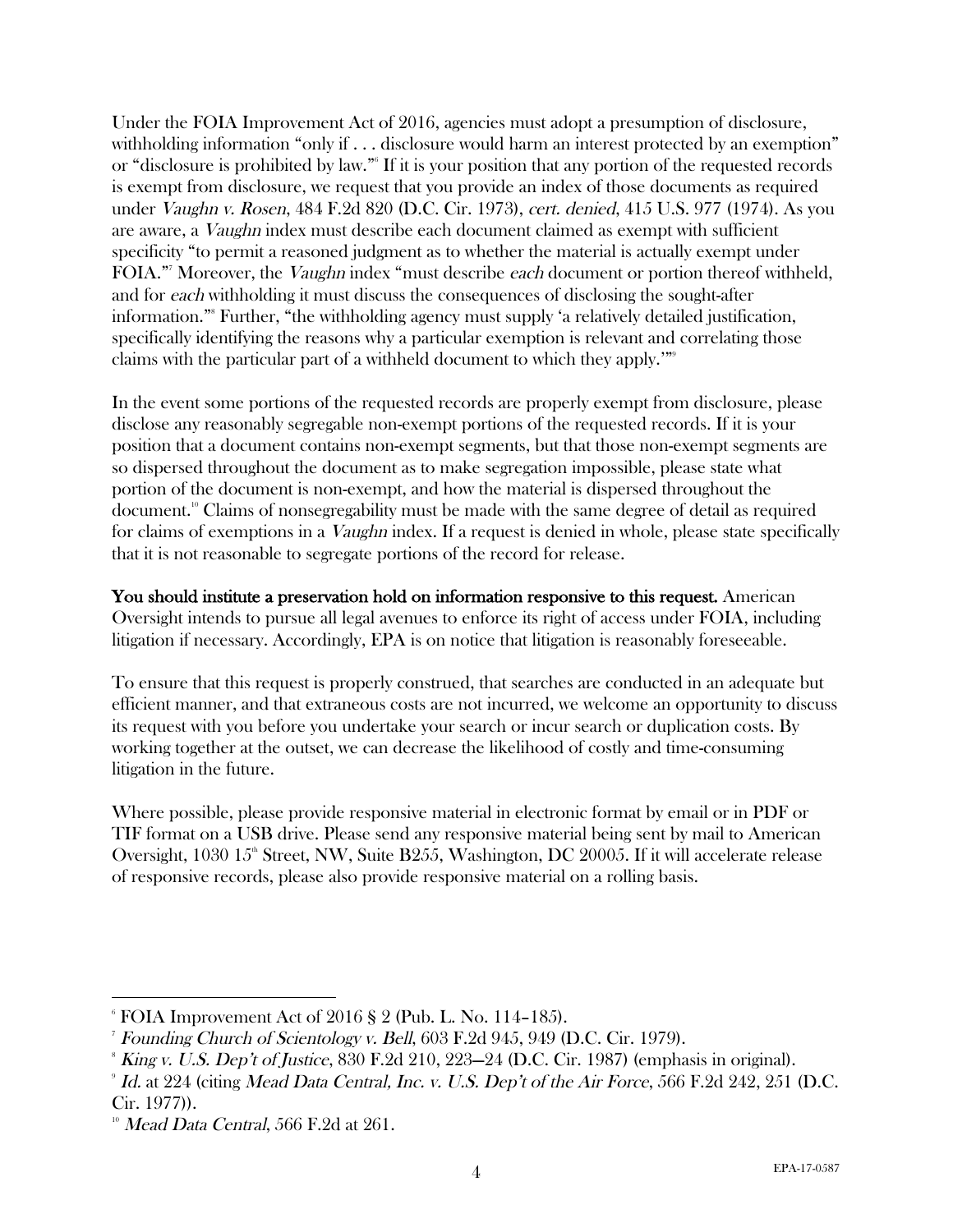#### Fee Waiver Request

In accordance with 5 U.S.C. §  $552(a)(4)(A)(iii)$  and 40 C.F.R. § 2.107(l), American Oversight requests a waiver of fees associated with processing this request for records. The subject of this request concerns the operations of the federal government, and the disclosures will likely contribute to a better understanding of relevant government procedures by the general public in a significant way.<sup>11</sup> Moreover, the request is primarily and fundamentally for non-commercial purposes.<sup>12</sup>

American Oversight requests a waiver of fees because disclosure of the requested information is in the public interest because it is likely to contribute significantly to public understanding of government operations and activities. <sup>13</sup> The information sought by this request will shed significant light on how the EPA processed FOIA requests by an entity with which it had a pre-existing political relationship and an ongoing contractual relationship. This request will help answer some of the many questions that were raised by public reporting on the Definers contract and the numerous FOIA requests filed by Mr. Blutstein.

This request is primarily and fundamentally for non-commercial purposes.<sup>14</sup> As a  $501(c)(3)$ nonprofit, American Oversight does not have a commercial purpose and the release of the information requested is not in American Oversight's financial interest. American Oversight's mission is to promote transparency in government, to educate the public about government activities, and to ensure the accountability of government officials. American Oversight uses the information gathered, and its analysis of it, to educate the public through reports, press releases, or other media. American Oversight also makes materials it gathers available on its public website and promotes their availability on social media platforms, such as Facebook and Twitter.<sup>15</sup> American Oversight has demonstrated its commitment to the public disclosure of documents and creation of editorial content. For example, after receiving records regarding an ethics waiver received by a senior DOJ attorney,<sup>16</sup> American Oversight promptly posted the records to its website and published an analysis of what the records reflected about DOJ's process for ethics waivers.<sup>17</sup> As another example, American Oversight has a project called "Audit the Wall," where the organization is gathering and analyzing information and commenting on public releases of

 

 $11$  40 C.F.R. § 2.107(l)(1).

 $12$  Id.

 $13$  Id.; see also 40 C.F.R. § 2.107(l)(2)(i)-(iv).

 $14\,40$  C.F.R. § 2.107(l)(1); 40 C.F.R. § 2.107(l)(3)(i)-(ii).

<sup>&</sup>lt;sup>15</sup> American Oversight currently has approximately  $11,700$  page likes on Facebook and  $38,200$ followers on Twitter. American Oversight, FACEBOOK, https://www.facebook.com/weareoversight/ (last visited Dec. 19, 2017); American Oversight (@weareoversight), TWITTER, https://twitter.com/weareoversight (last visited Dec. 19, 2017).

 $^{16}$  DOJ Civil Division Response Noel Francisco Compliance, AMERICAN OVERSIGHT, https://www.americanoversight.org/document/doj-civil-division-response-noel-franciscocompliance.

<sup>&</sup>lt;sup>17</sup> Francisco & the Travel Ban: What We Learned from the DOJ Documents, AMERICAN OVERSIGHT, https://www.americanoversight.org/francisco-the-travel-ban-what-we-learned-from-thedoj-documents.